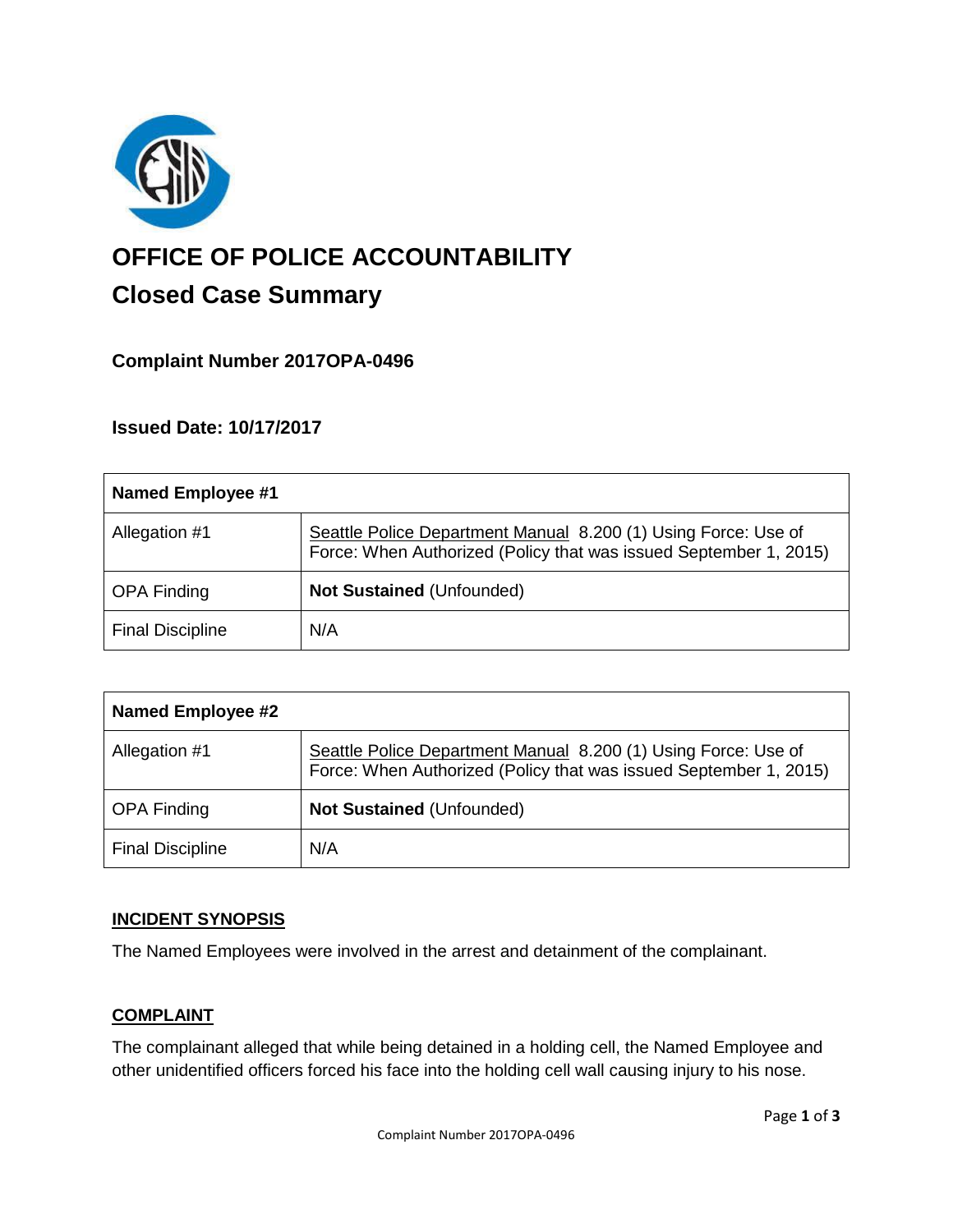#### **INVESTIGATION**

The OPA investigation included the following actions:

- 1. Review of the complaint memo
- 2. Review of holding cell and other videos
- 3. Search for and review of all relevant records and other evidence

#### **ANALYSIS AND CONCLUSION**

The complainant was placed under arrest by SPD officers based on his involvement in a physical altercation with another arrested individual. (See General Offense Report.) At the time of his arrest, the complainant had several injuries, including: a cut to his forehead; a bloodshot eye; a cut on his ear that was covered with blood; and bleeding from his nose. (See id.) Officers also reported that the complainant was intoxicated. (See id.)

The complainant was transported to the precinct where he was placed into a holding cell. (See id.) He remained in that holding cell until his arrest was screened by a sergeant. (See OPA Original Complaint Summary.) At that point, the sergeant observed blood on the floor and smeared on the walls. (See id.) The sergeant interviewed the complainant in Spanish with Named Employee #1 acting as the interpreter. (See id.) At that time, the complainant alleged that officers, including Named Employee #1, had entered the cell and shoved his face against the wall, causing his nose to bleed. (See id.) Based on the complainant's allegations, the sergeant initiated an OPA complaint (see id.), and this investigation followed.

In a later written report, Named Employee #1 denied pushing the complainant's face into the wall and noted that the complainant's time spent in the holding cell was videotaped and the videotape did not indicate any contact between him and officers. (See General Offense Report.)

Based on OPA's review of the video from the precinct and from the holding cell, the OPA Director agreed. The holding cell video recorded the complainant walking up to the wall and rubbing his nose on it. It then showed him doing so a second time and thereafter his nose started bleeding. No officers were present in the holding cell when the subject caused his own nose to bleed. Earlier holding cell video showed officers escorting the complainant into the holding cell without incident. It did not depict the complainant making contact with the wall or any other hard surface. From a review of the entirety of the video, no officer used any force on the complainant. The complainant thus appeared to have deliberately fabricated this allegation.